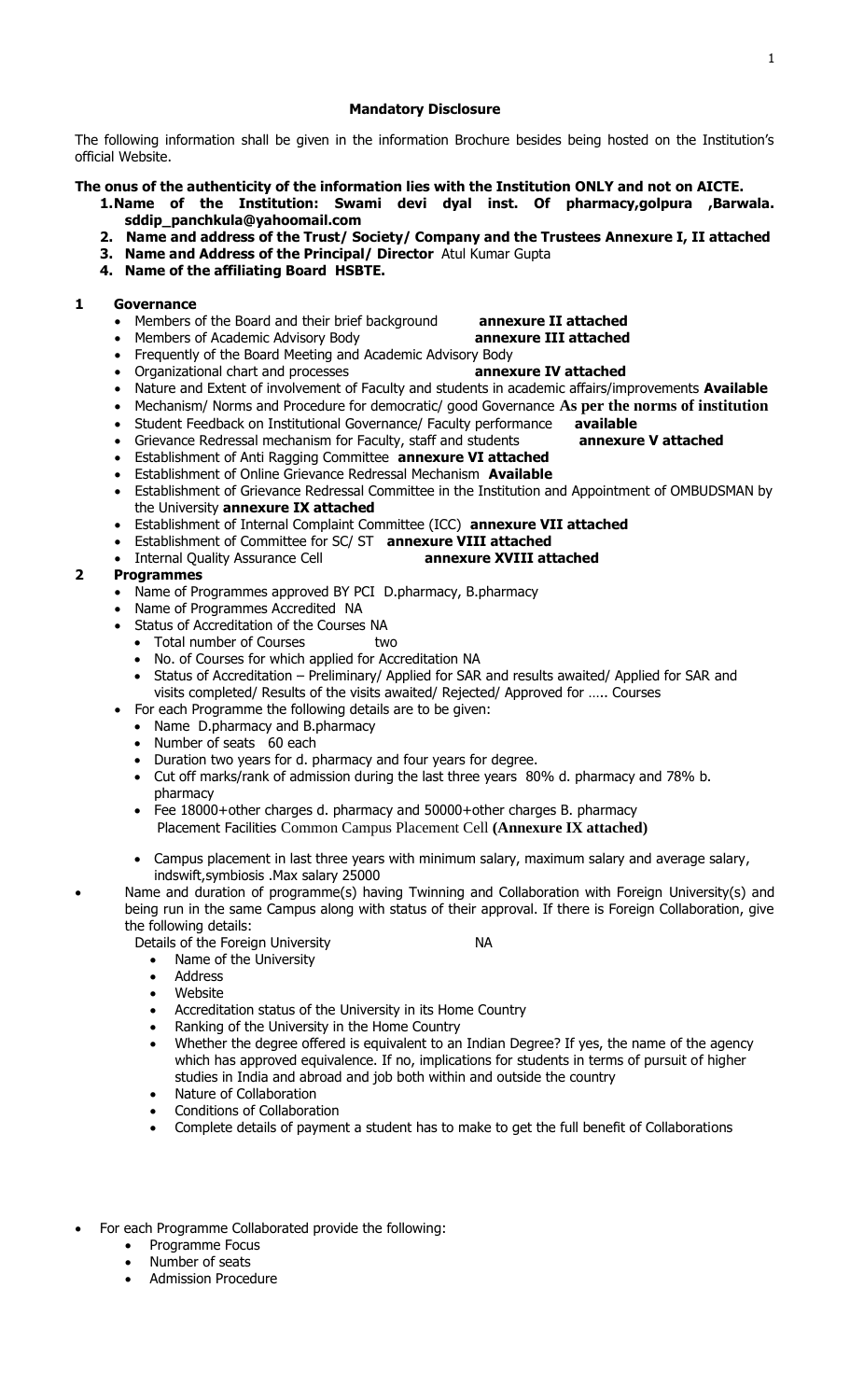- Fee
- Placement Facility
- Placement Records for last three years with minimum salary, maximum salary and average salary • Whether the Collaboration Programme is approved? If not whether the Domestic/Foreign University has

# applied for approval

# **7. Faculty**

- Branch wise list Faculty members:
	- Permanent Faculty 07
	- Adjunct Faculty N.A
	- Permanent Faculty: Student Ratio 30:1
- Number of Faculty employed and left during the last three years 04

#### **8. Profile of Director/ Principal/ Faculty**

- For each Faculty give a page covering with Passport size photograph
- i. Name Atul Kumar Gupta
- ii. Date of Birth 11-12-1979
- iii. Unique id Education Qualifications M.Pharmacy (P'ceutics)
- iv. Work Experience 11 years
	- Teaching 15 Years
	- Research 0
	- Industry 02
	- Others 0
- v. Area of Specialization P'ceutics
- vi. Courses taught at Diploma/ Post Diploma/ Under Graduate/ Post Graduate/ Post Graduate Diploma Level vii. Research guidance
- No. of papers published in National/ International Journals/ Conferences 11
	- Master 00
	- Ph.D.00
- viii. Projects Carried out
- ix. Patents
- x. Technology Transfer
- xi. Research Publications 03
- **9. Fee**
	- Details of fee, as approved by State Fee Committee, for the Institution
	- **(18000+ other charges)**
	- Time schedule for payment of fee for the entire programme **(Before start of session and middle of session)**
	- No. of Fee waivers granted with amount and name of students (03)

Number of scholarship offered by the Institution, duration and amount . **As per the rules and** 

#### **regulation of the institution.**

- Criteria for fee waivers/scholarship **(As per HSBTE)**
- Estimated cost of Boarding and Lodging in Hostels **54,000 per student**

#### **per annum 10. Admission**

- Number of seats sanctioned with the year of approval **60**
- Number of Students admitted under various categories each year in the last three years **Students admitted under two categories : 1.counselling 2. Management quota.**

| counselling        | <b>Management</b> quota | <b>EWS</b>       | <b>TFW</b> |
|--------------------|-------------------------|------------------|------------|
| $2019 - 2020 : 04$ | $2019 - 2020 : 56$      |                  |            |
| $2020 - 21:03$     | $2020 - 21:57$          |                  | 03         |
| 2021-2022:02       | 2021-2022:58            | $\boldsymbol{0}$ | 03         |

• Number of applications received during last two years for admission under Management Quota and number admitted **70**

# **11. Admission Procedure**

- Calendar for admission against Management/vacant seats:
	- Last date of request for applications : **As Per DTE Key dates**
	- Last date of submission of applications: **As Per DTE Key dates**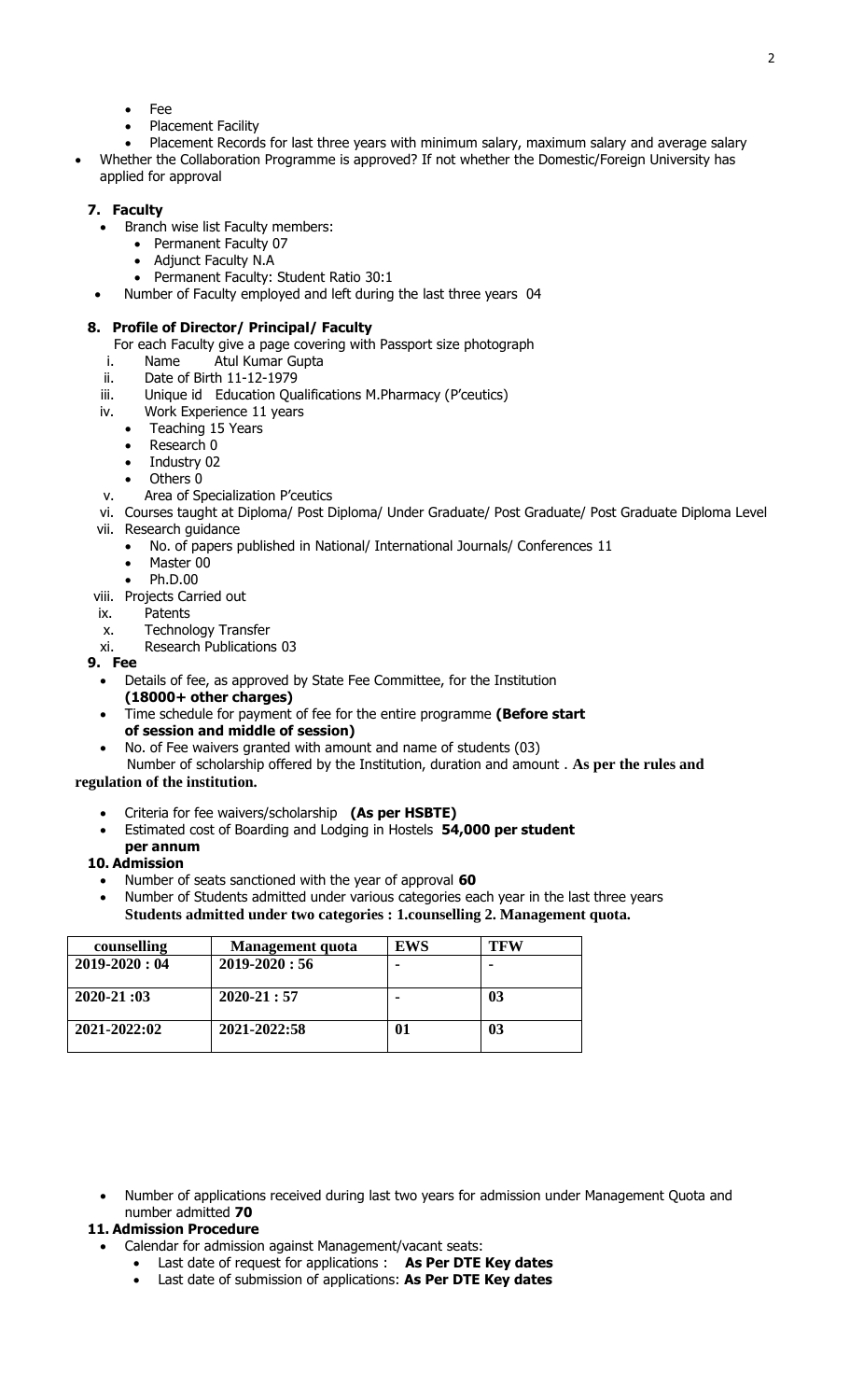- Dates for announcing final results **As Per DTE Key dates**
- Release of admission list (main list and waiting list shall be announced on the same day)
- Date for acceptance by the candidate (time given shall in no case be less than 15 days
- Last date for closing of admission **As Per DTE Key dates**
- Starting of the Academic session **As Per HSBTE**
- The waiting list shall be activated only on the expiry of date of main list **Yes**
- The policy of refund of the fee, in case of withdrawal, shall be clearly notified **yes**

#### **12. List of Applicants annexure X attached**

List of candidate whose applications have been received along with percentile/percentage score for each of the qualifying examination in separate categories for open seats. List of candidate who has applied along with percentage and percentile score for Management quota seats.

# **13. Information of Infrastructure and Other Resources Available**

- Number of Class Rooms and size of each **02**
- Number of Tutorial rooms and size of **01**
- Number of Laboratories and size of each **05**
- Number of Drawing Halls with capacity of each
- Number of Computer Centres with capacity of each **01 with 30 computers**
- Central Examination Facility, Number of rooms and capacity of each
- Barrier Free Built Environment for disabled and elderly persons **Available ( special toilets for**
- **handicapped and elderly persons.**
	- **Occupancy Certificate**
	- Fire and Safety Certificate **Annexure XI Attached**
	- Hostel Facilities **Available**

# • **Library annexure XII attached**

- Number of Library books/ Titles/ Journals available (program-wise)
- List of online National/ International Journals subscribed 17/05
- E- Library facilities **Available**
- **Laboratory and Workshop annexure XIII attached**
	- List of Major Equipment/Facilities in each Laboratory/ Workshop
	- List of Experimental Setup in each Laboratory/ Workshop Available

# • **Computing Facilities**

- Internet Bandwidth yes Bandwidth**25 Mbps**
- Number and configuration of System**2GB, 500 GB HDD ,Dual Core Processor**
- Total number of system connected by LAN **28**
- Total number of system connected by WAN **28**
- Major software packages available **Microsoft office, C++, Pharmacology Experimental Software**
- Special purpose facilities available **Available**
- Innovation Cell **Available**
- Social Media Cell **Available**
- **List of facilities available**
	- Games and Sports Facilities**Cricket , Basketball, Football , Volley Ball, Badminton**
	- Extra-Curricular Activities **Pharmacy week, Quiz competition, Debate, Seminars**
	- **Extra-Curricular Activities**

# Soft Skill Development Facilities

- **Teaching Learning Process**
	- **(a)** Curricular and syllabus for each of the programmes as approved by the Board **Following as per Guidelines.**
	- Academic Calendar of the Board **As per hsbte Calendar**
	- Academic Time Table with the name of the Faculty members handling the Course **Annexure XIV Attached**
	- Teaching Load of each Faculty **Annexure XV Attached**
	- Internal Continuous Evaluation System and place Internal Examination **Thrice in each academic year and evaluation is done on the basis average of best two exams.**
	- Student's assessment of Faculty, System in place **Available**

### • **Special Purpose**

- Software, all design tools in case
- Academic Calendar and frame work

### **14. Enrollment of students in the last 3 years**

| Year      | <b>Sanctioned intake</b> | No. of students admitted |
|-----------|--------------------------|--------------------------|
| 2019-2020 | 60                       | - OL                     |